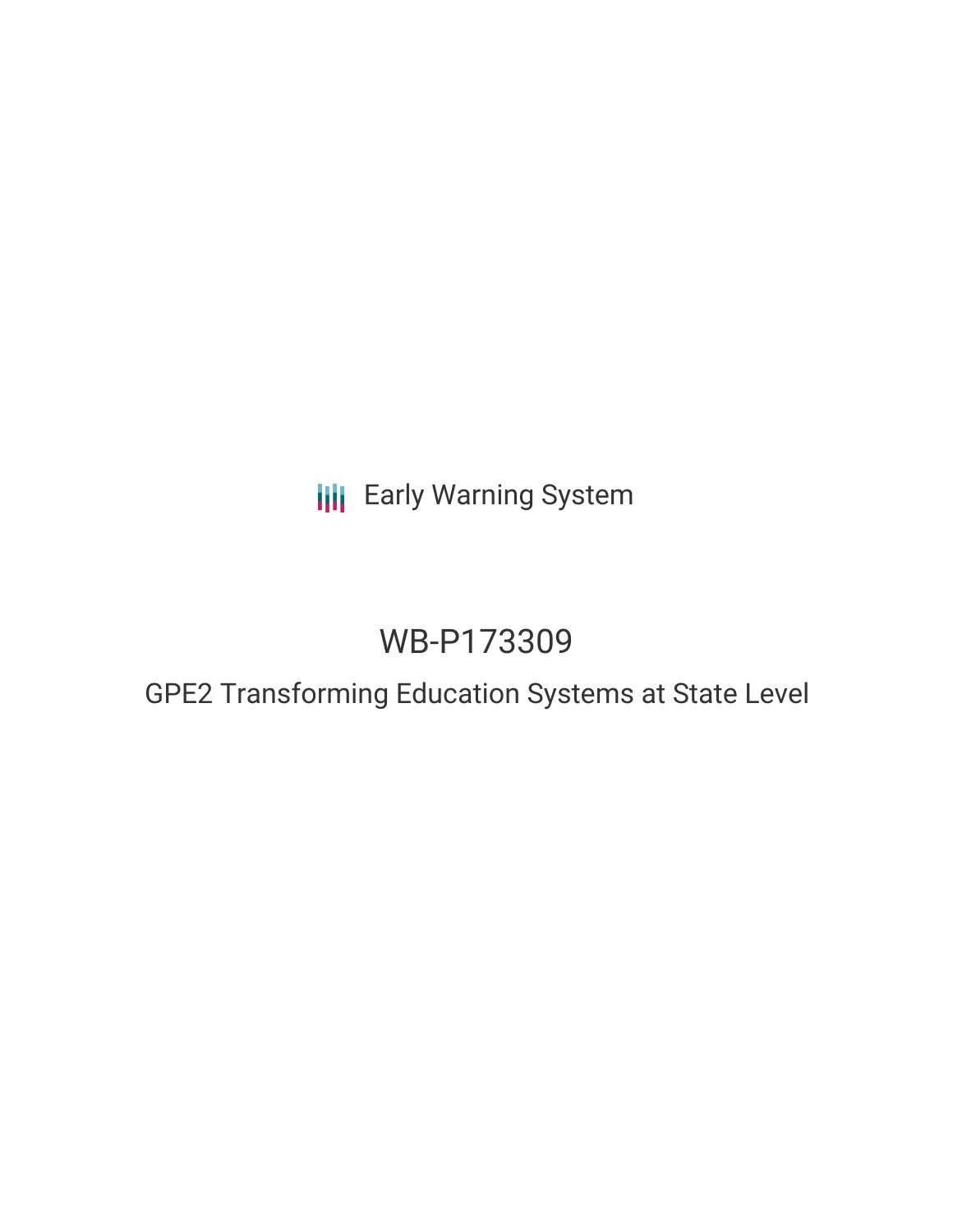

#### **Quick Facts**

| <b>Countries</b>               | Nigeria                     |
|--------------------------------|-----------------------------|
| <b>Financial Institutions</b>  | World Bank (WB)             |
| <b>Status</b>                  | Proposed                    |
| <b>Bank Risk Rating</b>        | U                           |
| <b>Borrower</b>                | Government of Nigeria       |
| <b>Sectors</b>                 | <b>Education and Health</b> |
| <b>Investment Type(s)</b>      | Grant                       |
| <b>Investment Amount (USD)</b> | \$123.80 million            |
| <b>Project Cost (USD)</b>      | \$247.60 million            |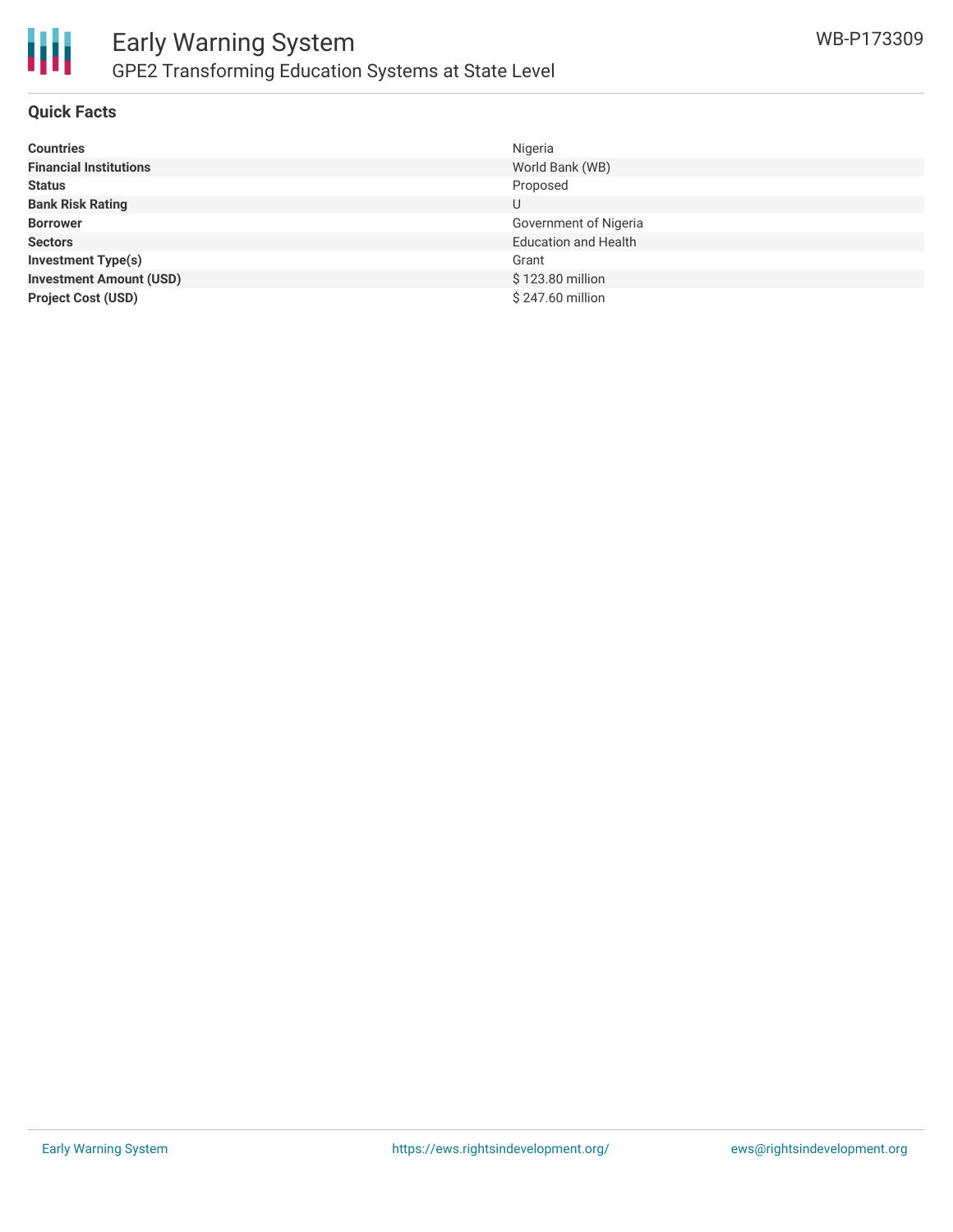

### **Project Description**

To increase equitable access for out-of-school children and improve literacy in focus states, and strengthen accountability for results, in basic education in Nigeria.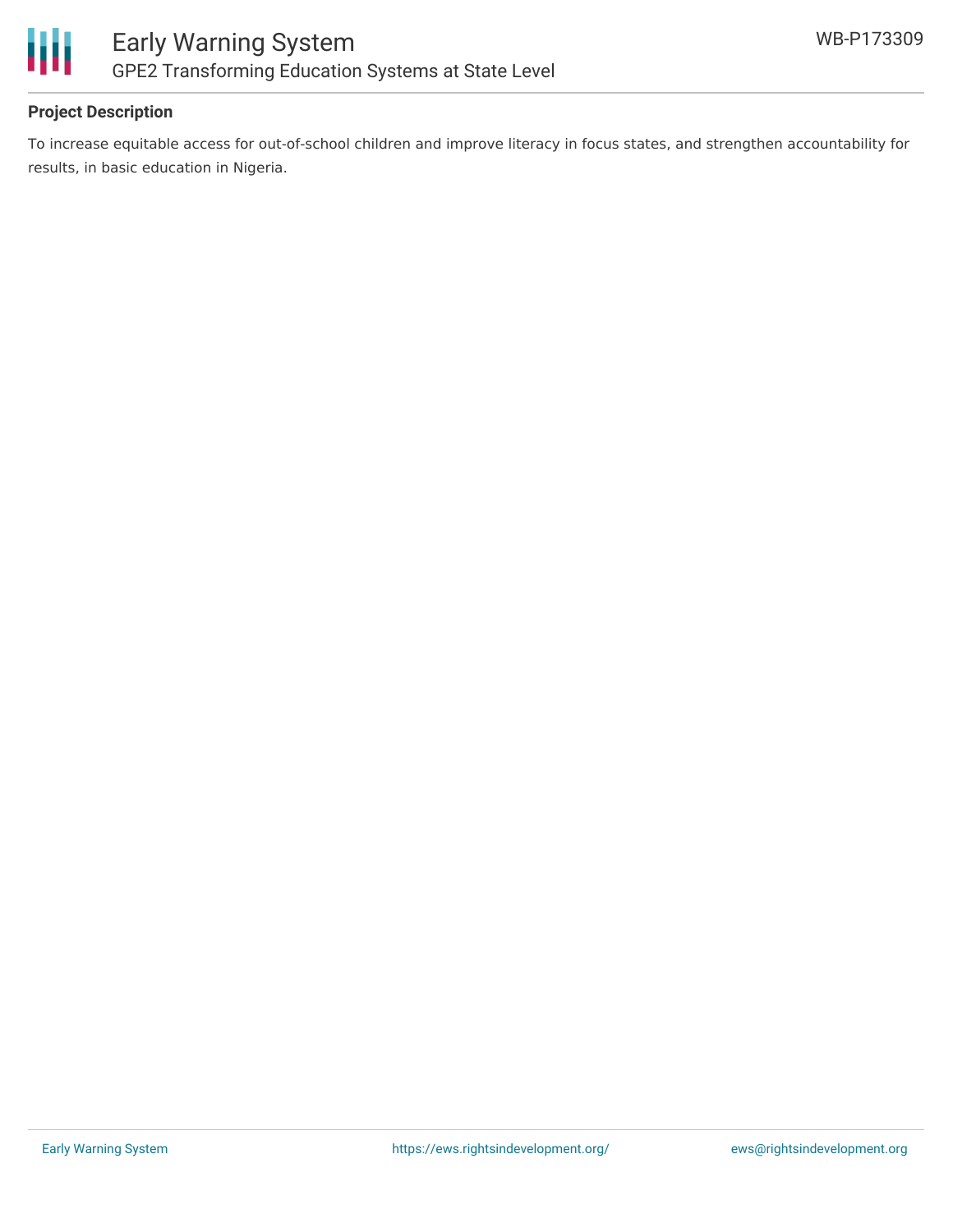

### **Investment Description**

World Bank (WB)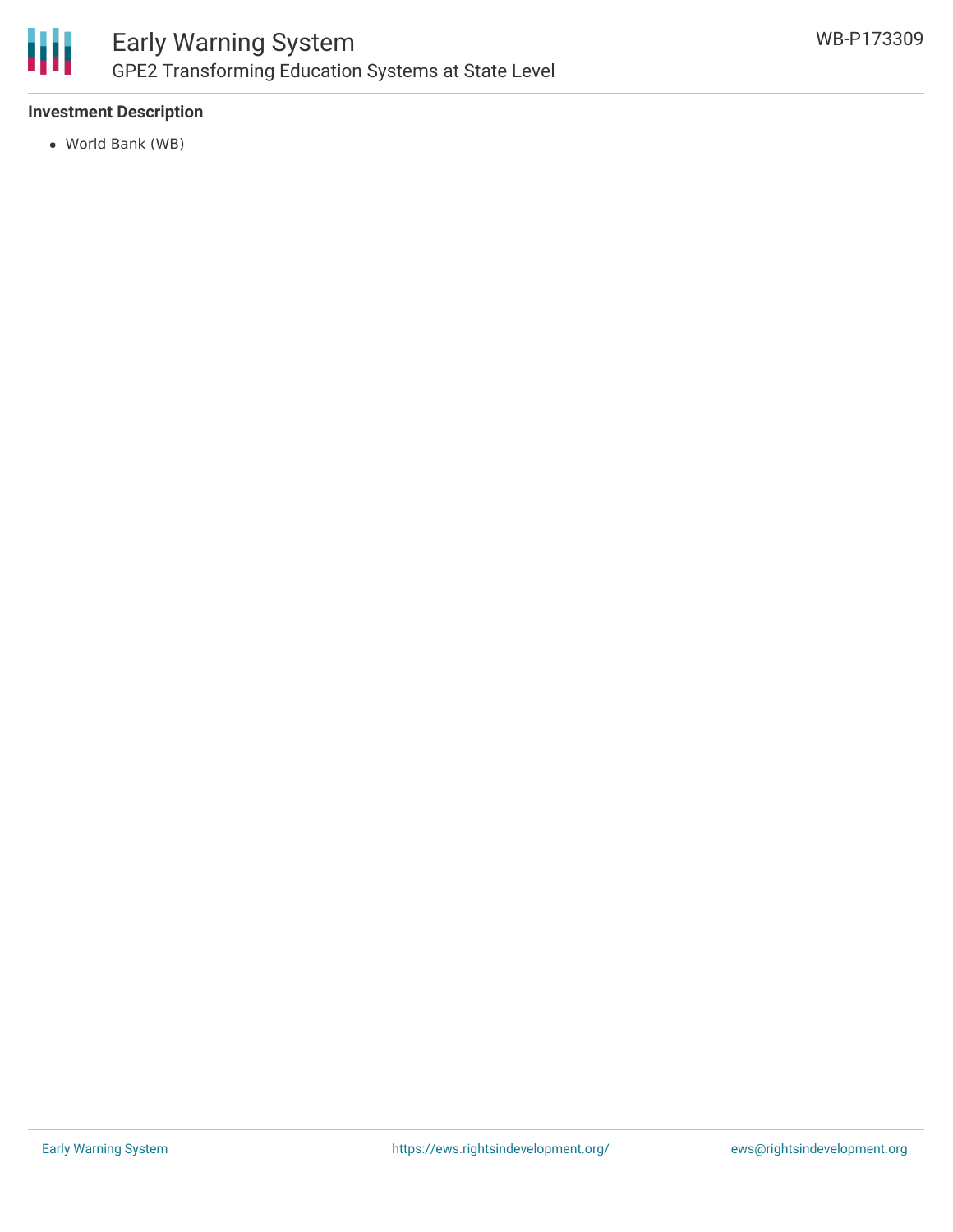### **Contact Information**

#### ACCESS TO INFORMATION

To submit an information request for project information, you will have to create an account to access the Access to Information request form. You can learn more about this process at: https://www.worldbank.org/en/access-toinformation/request-submission

#### ACCOUNTABILITY MECHANISM OF THE WORLD BANK

The World Bank Inspection Panel is the independent complaint mechanism and fact-finding body for people who believe they are likely to be, or have been, adversely affected by a World Bank-financed project. If you submit a complaint to the Inspection Panel, they may investigate to assess whether the World Bank is following its own policies and procedures for preventing harm to people or the environment. You can contact the Inspection Panel or submit a complaint by emailing ipanel@worldbank.org. Information on how to file a complaint and a complaint request form are available at: https://www.inspectionpanel.org/how-tofile-complaint